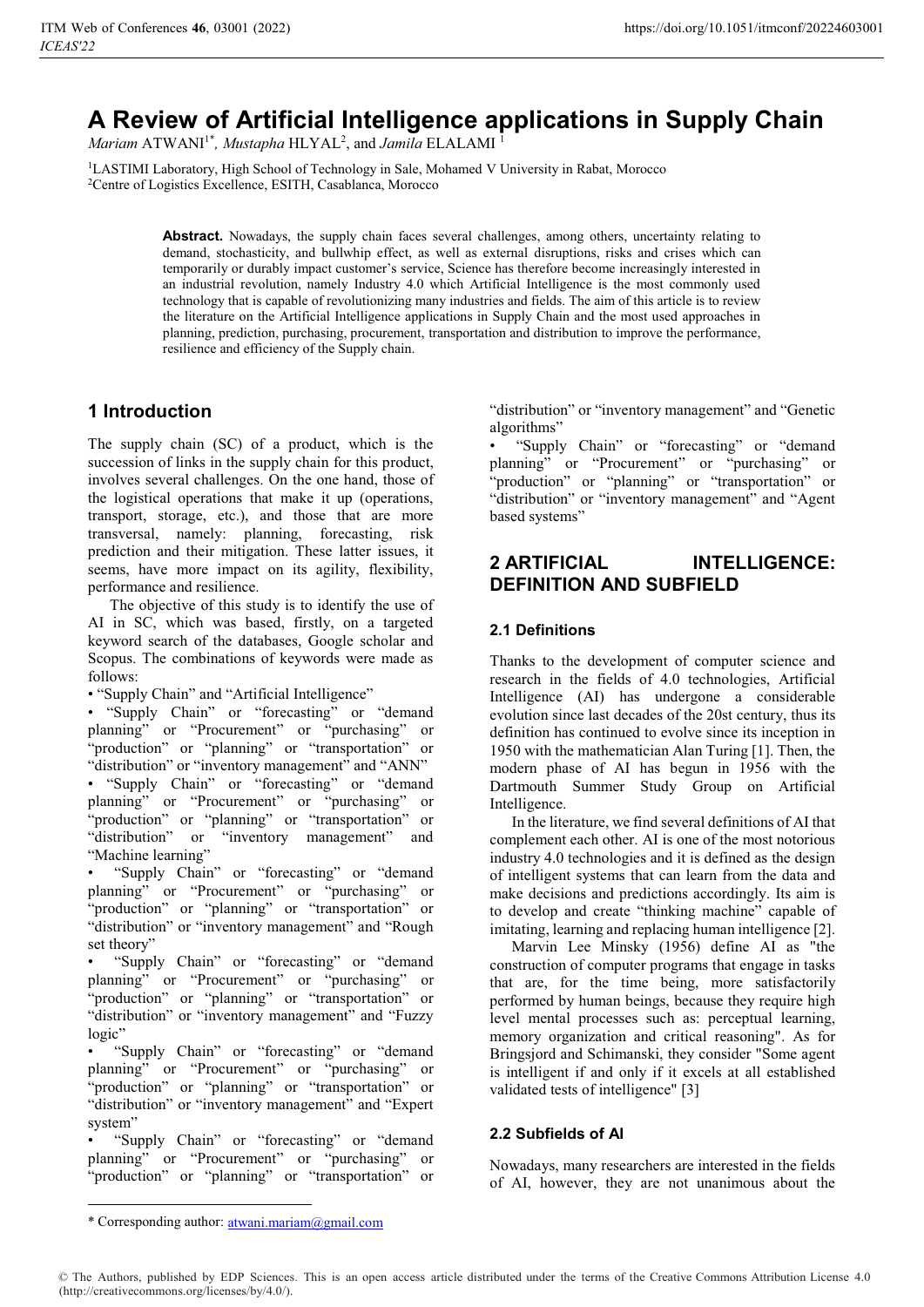classification of its techniques, e.g., [2] classifies techniques of AI by four sub-field:

• Artificial neural networks (ANN) and Rough set theory,

Machine learning, expert systems, and Genetic Algorithms,

- Fuzzy logic,
- Agent-based systems

An artificial neural network (ANN) is a set of artificial neurons whose purpose is to simulate the way the human brain processes and analyses information, in order to solve problems that are evaluated as difficult for humans to solve.

ANNs are composed of several nodes, linked together by links. Thanks to a set of learning rules, the ANNs use the "input" information and generate, through an internal weighting system, the "outputs". Their selflearning system allows them to provide the best results.

The Rough Set Theory is a mathematical tool used to solve vague, uncertain, imprecise and noisy data, it consists in drawing two precise boundaries to describe an imprecise concept: lower and upper approximation of the original data sets.

Machine Learning (ML) is a process that takes advantage of experience to learn without being obviously programmed and improve its performance. By referring to past information from electronic data collection.

The well-known types of ML are: 1. supervised: tasks are classification and regression, 2. unsupervised: tasks are Association Rules, Self-Organizing Maps, Multidimensional Scaling and Nonlinear Dimension Reduction, 3. reinforcement learning: the system finds its own solutions autonomously through directional rewards and punishments.

An Expert System is capable of answering questions, using reasoning based on known facts and rules. It can be used in particular as a decision support tool.

Genetic Algorithms (GAs) are random research algorithms that imitates natural genetics. They aim to solve a high level of problem using a randomized information exchange [4].

Fuzzy logic is a continuation of Boolean logic which is based on the mathematical theory of fuzzy sets, and generalization of the classical set theory.

Fuzzy logic provides a very valuable flexibility for reasoning by introducing the notion of degree in the verification of a condition, thus enabling a condition to be in a state other than true or false. Which makes it possible to take into account inaccuracies and uncertainties [5].

Agent-based system is a system made up of a set of agents (a process, a robot, a human being, etc.), located in a certain environment and interacting according to certain relationships. An agent is an entity characterized by the fact that it is, at least partially, autonomous.

In addition, other authors consider more general forms of AI that are less used in SC, e.g. Data mining, Case-based reasoning, Swarm intelligence, Support vector machines, Simulated annealing, Automated planning, Decision trees, Association rule, Tree-based models, Hill climbing, k-means clustering, Expert systems, Heuristics, Robot programming, Stochastic

simulation, Bayesian networks, Physarum model, Rulebased reasoning, Gaussian models [6].

### **3 APPLICATIONS IN THE SUPPLY CHAIN MANAGEMENT**

This review aims to map the subfields of Artificial Intelligence and identify their application in the supply chain field. This paper focuses on 4 main supply chain processes, namely: Forecasting and demand planning, Procurement and purchasing, Production and inventory management and finally transportation and distribution.

#### **3.1 Forecasting & demand planning**

Forecasting and demand planning are two crucial functions for the company, they are used to plan production, procurement, inventory management, new product development, marketing campaigns, etc. Thus, their accuracy is the major concern of managers.

The common feature of all traditional forecasting techniques is that future demand follows the same pattern as past demand, such as exponential smoothing, moving average, time series and Box-Jenkins methods. Therefore, the accuracy of these techniques depends on the reliability of consumption histories, so it remains difficult to predict future demand for new products or services for which no history is available.

Furthermore, in an era of fast-changing data, the usefulness of forecasts in a business depends critically on their prediction, so researchers have increasingly turned their attention to this area, and combined traditional forecasting techniques with artificial intelligence algorithms to generate more accurate forecasts and improve demand planning. For example, [7] studied the use of AI in demand forecasting for irregular demands and selected the more performing ones.

The ANN was widely used in forecasting and demand planning. For [8], the authors evaluate the application of the Neural Decision Tree (NDT) approach for prediction of petroleum production and compares it with ANN approach. [9] suggest an ANN based solution for forecasting the electricity production of a photovoltaic power plant. In the petroleum engineering, in [10], the authors compare the application of neural network model and a Gamma classifier to reproduce and further predict future. In the same context, [11], [12] develop AI forecasting models to improve forecast's accuracy and inventory management.

Indeed, ML consists in predicting behaviour, so it is widely used to solve several supply chain issues in forecasting and demand planning. [13] indicates that ML is used to To solve forecasting problems during a catastrophe, predict future demand, to deal with the bullwhip effect through the prediction of distorted demand information and share it with the SC partners, make accurate forecasts over a six month horizon, use data provided by social media to establish sales forecasts. According to [14], the authors have studied the ability of ML to generate more accurate forecasts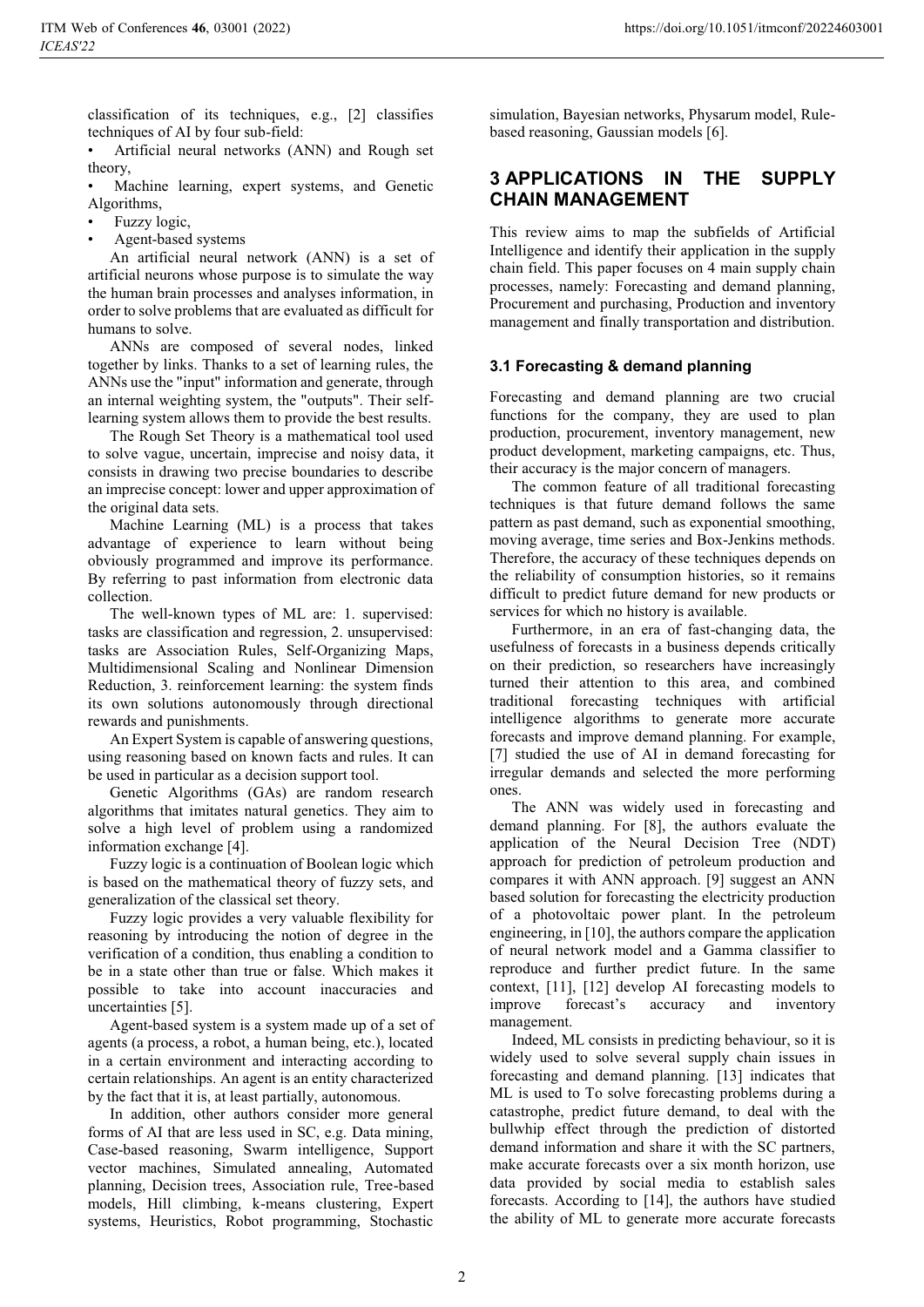than traditional methods thanks to a long short-term model. As for [15] show that ML algorithms are largely applied in planning.

On the other hand, the expert system can be more sophisticated forecasting method to forecast demand at each stage of SC, in terms of forecast accuracy, calculation speed, user understanding and profitability [2].

Thus, Genetic Algorithms contributes to develop accurate forecasting algorithms and reduce bullwhip effect  $[16]$ .

Agent-based systems were mainly used to reduce bullwhip effect, and to solve the problem of demand fluctuation in [17], on the other hand, the authors refer to the measurement of the bullwhip effect in [18].

#### **3.2 Procurement & Purchasing**

Procurement consists of making available to the various departments the raw materials, supplies, accessories, services, energy, semi-finished products, etc., to produce or sell. Thus, the company must decide whether to make or buy, depending on its production capacity, its main activity and the expertise of its employees. From a strategic point of view, the company is required to define budgets, its supply strategy and the requirements level of suppliers, etc. All this constraints complicate decision-making. Thus, the researchers discussed the use of AI techniques in improving purchasing and procurement management.

For upstream supply chain and supplier's relationship, we found much contributions. In [19], the authors used ANNs to solve the key problems of the CBR (Case based reasoning) system of supplier selection. Thanks to its strong self-adaptability, the ANNs improve the accuracy of updating phases and the efficiency of the decision-making in the companies' process of selecting suppliers. In [20] we found a learning algorithm to the supplier selection process improvement. Bayesian learning was used in [21]) to evaluate the suppliers' reliability, and to show that although several parameters have not been considered, the model remains flexible and can be extrapolated taking into account other factors. In [22], the authors modelled risk dependency graphs. The latter model is able to adapt depending on new knowledge is acquire, thus making sure that risk propagation is modelled accurately. [23] Regarding to [24] rough set theory was used to evaluate sustainability performance for suppliers through the identification of the key performance indicators (KPIs) allowing this assessment. For [25], the rough set theory was used to select the most desirable supplier among a pool of qualified suppliers with respect to multiple but conflicting supplier selection criteria.

In [26], the authors found that ML was used to detect and evaluate supplier risk, and contributes to the creation of a supplier selection system, to create a solution able to negotiate contracts and to identify reliable candidates for future customer-supplier relationship. Also, [14] studied the ability of ML to generate more accurate forecasts than traditional methods thanks to a long short-term model.

Furthermore, Expert System is used in supplier and subcontractor evaluation [27] and in the development of a partner selection system [28].

The GAs were employed in purchasing for supplier selection [29], to evaluate supplier risk and select reliable supplier [16].

As for the fuzzy logic, it was mainly used in supplier performance evaluation and selection [2], [30], [31].

#### **3.3 Production & Inventory management**

Production management refers to all the activities involved in planning, launching and controlling production from the strategic plan to the delivery of the finished product. Scheduling, a critical task in production management, aims to optimise human resources, machines, stocks and physical movements in the conduct of operations in order to reduce production costs while meeting service objectives.

Thus, AI has been widely used in various levels of production management to optimise it. One of the most successful ANN applications is the hierarchical SC planning to determine setup times, optimal lot-size across SC processes, and required inventory levels to demand and production planning. Moreover , the rough set theory is also used in inventories management, e.g, in [32] the use of rough set theory allows a reduction of bullwhip effects and resulted in optimal inventory management and a better service rate, the model developed establishes rules and correct uncertain information obtained by ABC analysis.

For [26] ML is used in Order management to Establish an optimal ordering strategy on several levels of the SC, to classify SKUs (Stock Keeping Unit) according to demand and performance attributes, to evaluate order priority and to identify the manufacturing priority of an order. In inventories management, it is used to determine the elements that impact inventory management, to optimize reorder points and safety stocks for product, to identify obsolete products in a warehouse and to calculate order point in the replenishment method. In Production management, ML allows to identify manufacturing location of products: ratified factory or unknown origin, to calculate the cycle time and to estimate the lead time.

The application of Genetic Algorithms is discussed by [16] in inventory management, it allows to determine lot-size scheduling issues, to elaborate multiproduct economic production quantity model, including various constraints, in inventory optimization, to calculate economic order quantity and to solve inventory issues. And in Planning to define an optimal process planning, decreasing delays, solve job-shop scheduling problems, solve capacitated lot-size problems and optimize the process planning in Enterprise resource planning (ERP).

We found specific applications of the fuzzy logic in inventory cost control [33], and in order fulfilment [34]. Also, we found relevant valuable application for joint production planning in [35]

Agent-based systems have also been used as simulation tools for inventory management to reduce costs and improve fill rate in [36] and to study interaction between inventory models in [37]. As for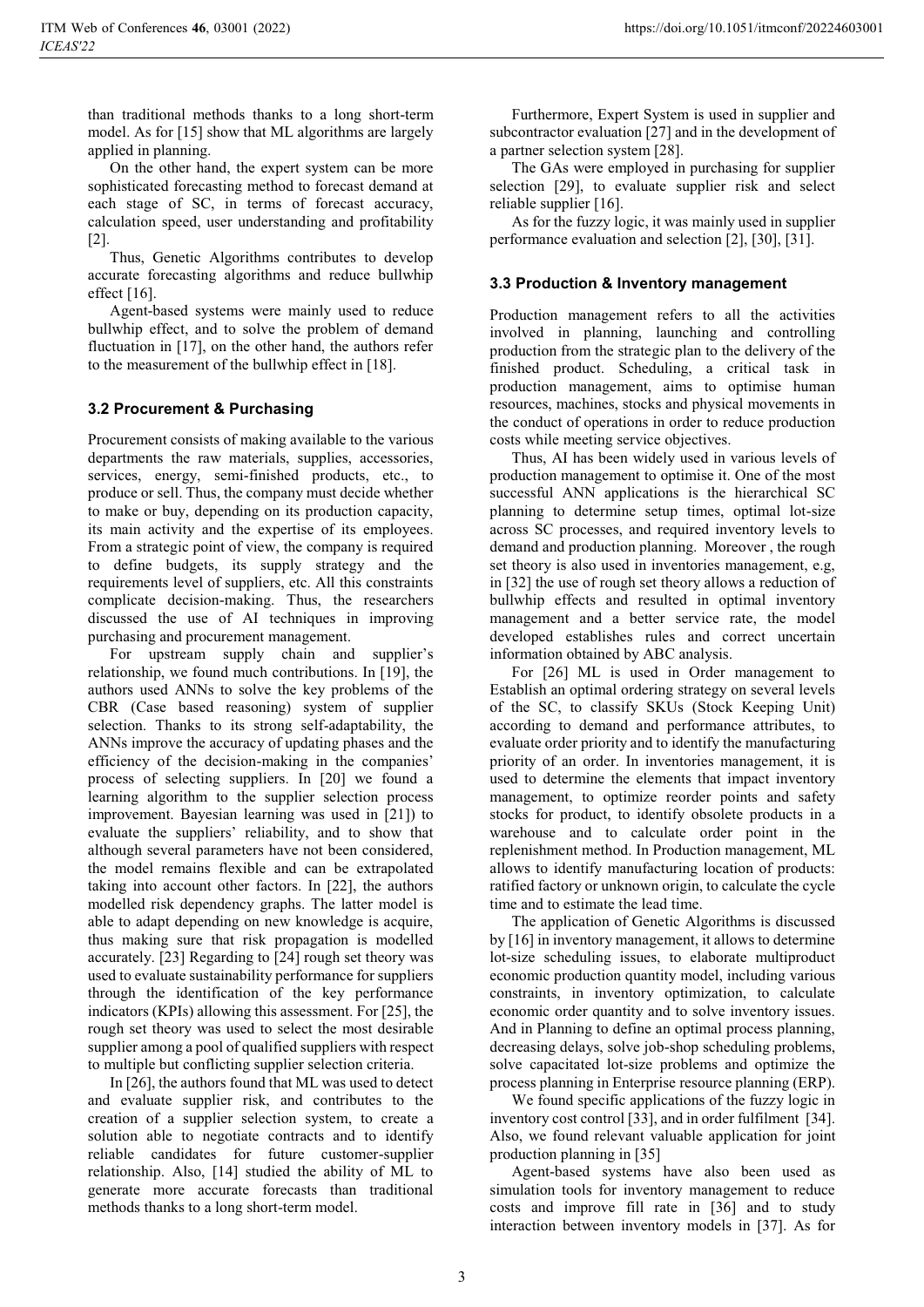[38], an Agent-based model is proposed to solve SC planning and scheduling problems.

#### **3.4 Transportation & Distribution**

Transportation & Distribution is strongly dominated by three activities. Determining distribution networks ( scheduling of routes, choice of means of transport, choice of transhipment and storage infrastructures, etc.); managing transport flows (packing, loading/unloading of vehicles, organisation of rounds, management of collective transport, management of the return of vehicles and empty packaging, etc.); managing stocks throughout the distribution network (internal and external). Essentially devoted to the management of goods flows, the purpose of transportation & distribution is to complete the delivery of customer orders in the best economic conditions and within the shortest possible time.

The speed of today's world increases the demands and expectations for rigour and accuracy, so distribution and transportation professionals must be able to adapt to the pace of technological innovations that change practices and improve performance.

ML is used to solve vehicle scheduling problems in the cross-docking in Distribution planning, and to differentiate between moving and static pallets and avoid False-Positive RFID Tag Reads in Transport management [26].

The Expert systems is widely applied in air traffic, airline yield management and vehicle maintenance [39]. GA was employed to solve well-known logistics problems involving facility layout [40], delivery reliability assurance [41], freight consolidation [42]; and express courier services [43], to reduce transportation charges, find solutions for problems related to logistics centres' location and optimize warehouse order picking routes [16].

### **4 Discussion**

**Table 1.** Sub-field AI Application's in the SC.

|                                     | <b>ANN</b> | Rough set theory | Machine Learning | Expert System | Genetic Algorithm | Fuzzy Logic | Agent-based system |
|-------------------------------------|------------|------------------|------------------|---------------|-------------------|-------------|--------------------|
| Purchasing &<br>procurement         | X          | X                | X                | X             | X                 | X           |                    |
| Production                          | X          |                  | X                | X             | X                 |             | X                  |
| Inventory<br>Management             | X          | X                | X                |               |                   | X           | X                  |
| Distribution                        |            |                  | X                |               | X                 |             |                    |
| Transportation                      |            |                  | X                |               | X                 |             |                    |
| Forecasting &<br>demand<br>planning |            |                  | X                | X             | X                 | X           | X                  |

The table below summarises the papers reviewed and shows the application of the sub-categories of artificial intelligence across the supply chain.

We can clearly see that machine learning has been used throughout the supply chain, followed by the genetic algorithm. As for neural networks, they have shown their results in purchasing and supply, especially in supplier relationship management and in solving problems related to the supplier selection process. The ANN has also been used in production management, in particular planning, where traditional OR techniques have been applied extensively, to determine set-up times, optimal batch sizes in all SC processes, and stock levels.

# **5 CONCLUSION**

This review examined the existing literature on the application of artificial intelligence in the Supply Chain. It mapped the applications based on their use in four main supply chain processes: forecasting & demand planning, procurement & purchasing, production management & inventory management, and transportation & distribution. In conclusion, according to the above, the most commonly used technique of AI is ANNs, which are generally used to find complex patterns that humans cannot find. Then, the second most prevalent AI technique is Fuzzy Logic, which is a form of multiple-valued logic that handles the concept of partial truth. The third technique is ABS/MAS. However, the majority of papers propose a hybrid approach for an agile, flexible and efficient Supply Chain.

Future work will focus on applications of artificial intelligence in forecasting and demand management, including mathematical models.

# **References**

- 1. R. J. Solomonoff, "The time scale of artificial intelligence: Reflections on social effects," Hum. Syst. Manag., 1985, doi: 10.3233/HSM-1985-5207.
- 2. H. Min, "Artificial intelligence in supply chain management: Theory and applications," Int. J. Logist. Res. Appl., 2010, doi: 10.1080/13675560902736537.
- 3. S. Bringsjord and B. Schimanski, "What is artificial intelligence? Psychometric AI as an answer," in IJCAI International Joint Conference on Artificial Intelligence, 2003.
- 4. W. Roetzel, X. Luo, and D. Chen, Design and operation of heat exchangers and their networks. 2019.
- 5. P. Killeen and S. Behavior, "Fuzzy Logic Fuzzy Logic," vol. 35, no. 2007, pp. 93–100, 2013.
- 6. R. Toorajipour, V. Sohrabpour, A. Nazarpour, P. Oghazi, and M. Fischl, "Artificial intelligence in supply chain management: A systematic literature review," J. Bus. Res., vol. 122, pp. 502–517, Jan. 2021, doi: 10.1016/J.JBUSRES.2020.09.009.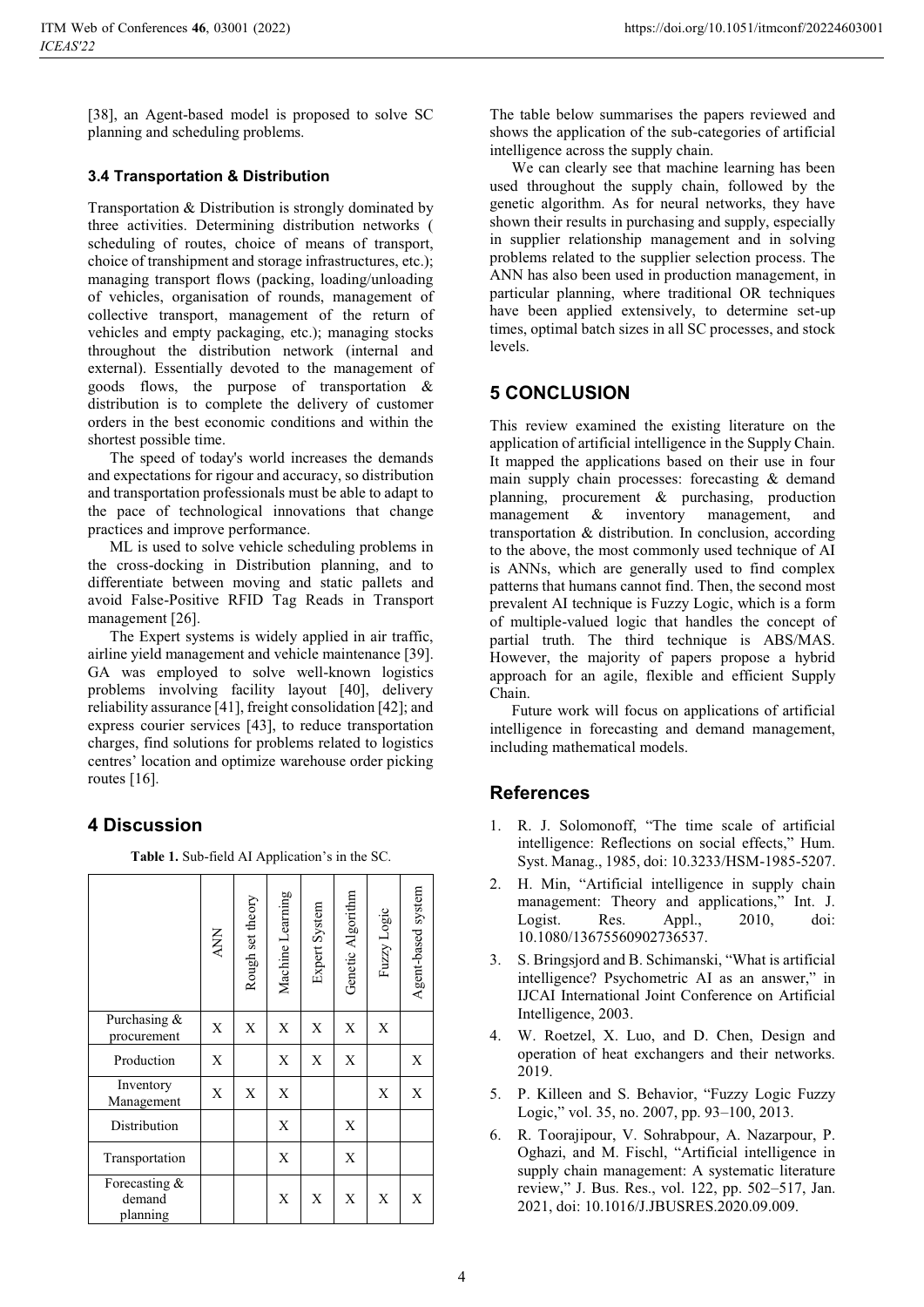- 7. K. N. Amirkolaii, A. Baboli, M. K. Shahzad, and R. Tonadre, "Demand Forecasting for Irregular Demands in Business Aircraft Spare Parts Supply Chains by using Artificial Intelligence (AI)," IFAC-PapersOnLine, vol. 50, no. 1, pp. 15221–15226, Jul. 2017, doi: 10.1016/J.IFACOL.2017.08.2371.
- 8. X. Li, C. W. Chan, and H. H. Nguyen, "Application of the Neural Decision Tree approach for prediction of petroleum production," J. Pet. Sci. Eng., vol. 104, pp. 11–16, Apr. 2013, doi: 10.1016/J.PETROL.2013.03.018.
- 9. A. Gligor, C. D. Dumitru, and H. S. Grif, "Artificial intelligence solution for managing a photovoltaic energy production unit," Procedia Manuf., vol. 22, pp. 626–633, Jan. 2018, doi: 10.1016/J.PROMFG.2018.03.091.
- 10. L. B. Sheremetov, A. González-Sánchez, I. López-Yáñez, and A. V. Ponomarev, "Time Series Forecasting: Applications to the Upstream Oil and Gas Supply Chain," IFAC Proc. Vol., vol. 46, no. 9, pp. 957–962, Jan. 2013, doi: 10.3182/20130619- 3-RU-3018.00526.
- 11. P. K. Bala, "Improving inventory performance with clustering based demand forecasts," J. Model. Manag., vol. 7, no. 1, pp. 23–37, Jan. 2012, doi: 10.1108/17465661211208794/FULL/XML.
- 12. N. A. Mobarakeh, M. K. Shahzad, A. Baboli, and R. Tonadre, "Improved Forecasts for uncertain and unpredictable Spare Parts Demand in Business Aircraft's with Bootstrap Method," IFAC-PapersOnLine, vol. 50, no. 1, pp. 15241–15246, Jul. 2017, doi: 10.1016/J.IFACOL.2017.08.2379.
- 13. H. Wenzel, D. Smit, and S. Sardesai, "A Literature Review on Machine Learning in Supply Chain Management Supply Chain Management," in Proceedings of the Hamburg International Conference of Logistics (HICL) - 27, 2019, no. September, p. 30.
- 14. H. Bousqaoui, S. Achchab, and K. Tikito, "Machine learning applications in supply chains: Long shortterm memory for demand forecasting," in Lecture Notes in Networks and Systems, 2019.
- 15. M. T. Hoppe, "Machine Learning in Supply Chain Management," no. August, 2019, [Online]. Available: https://run.unl.pt/handle/10362/69191.
- 16. S. K. Jauhar and M. Pant, "Genetic algorithms in supply chain management: A critical analysis of the literature," Sadhana - Acad. Proc. Eng. Sci., 2016, doi: 10.1007/s12046-016-0538-z.
- 17. J. Du, V. Sugumaran, and B. Gao, "RFID and multiagent based architecture for information sharing in prefabricated component supply chain," IEEE Access. 2017, doi: 10.1109/ACCESS.2017.2665778.
- 18. S. Balan, P. Vrat, and P. Kumar, "Reducing the Bullwhip effect in a supply chain with fuzzy logic approach," Int. J. Integr. Supply Manag., 2007, doi: 10.1504/IJISM.2007.012630.
- 19. K. Zhao and X. Yu, "A case based reasoning approach on supplier selection in petroleum

enterprises," Expert Syst. Appl., 2011, doi: 10.1016/j.eswa.2010.12.055.

- 20. C. Jiang and Z. Sheng, "Case-based reinforcement learning for dynamic inventory control in a multiagent supply-chain system," Expert Syst. Appl., 2009, doi: 10.1016/j.eswa.2008.07.036.
- 21. M. Chen, Y. Xia, and X. Wang, "Managing supply uncertainties through Bayesian information update," IEEE Trans. Autom. Sci. Eng., 2010, doi: 10.1109/TASE.2009.2018466.
- 22. M. D. Garvey, S. Carnovale, and S. Yeniyurt, "An analytical framework for supply network risk propagation: A Bayesian network approach," Eur. J. Oper. Res., 2015, doi: 10.1016/j.ejor.2014.10.034.
- 23. G. Baryannis, S. Validi, S. Dani, and G. Antoniou, "Supply chain risk management and artificial intelligence: state of the art and future research directions," International Journal of Production Research. 2019, doi: 10.1080/00207543.2018.1530476.
- 24. C. Bai and J. Sarkis, "Determining and applying sustainable supplier key performance indicators, Supply Chain Manag., 2014, doi: 10.1108/SCM-12-2013-0441.
- 25. X. Geng and Q. Liu, "A hybrid service supplier selection approach based on variable precision rough set and VIKOR for developing product service system," Int. J. Comput. Integr. Manuf., 2015, doi: 10.1080/0951192X.2014.959058.
- 26. H. Wenzel, D. Smit, and S. Sardesai, A Literature Review on Machine Learning in Supply Chain Management Supply Chain Management. 2019.
- 27. E. Shahvand, M. H. Sebt, and M. T. Banki, "Developing fuzzy expert system for supplier and subcontractor evaluation in construction industry," Sci. Iran., 2016, doi: 10.24200/sci.2016.2163.
- 28. K. Sari, "Modeling of a fuzzy expert system for choosing an appropriate supply chain collaboration strategy," Intell. Autom. Soft Comput., 2018, doi: 10.1080/10798587.2017.1352258.
- 29. R. Venkata Rao, "Vendor selection in a supply chain using analytic hierarchy process and genetic algorithm methods," Int. J. Serv. Oper. Manag., 2007, doi: 10.1504/IJSOM.2007.013097.
- 30. D. A. Carrera and R. V. Mayorga, "Supply chain management: A modular Fuzzy Inference System approach in supplier selection for new product development," J. Intell. Manuf., 2008, doi: 10.1007/s10845-007-0041-9.
- 31. H. C. W. Lau, W. Kai Pang, and C. W. Y. Wong, "Methodology for monitoring supply chain performance: a fuzzy logic approach," Logist. Inf. Manag., 2002, doi: 10.1108/09576050210436110.
- 32. M. Mehdizadeh, "Integrating ABC analysis and rough set theory to control the inventories of distributor in the supply chain of auto spare parts," Comput. Ind. Eng., 2020, doi: 10.1016/j.cie.2019.01.047.